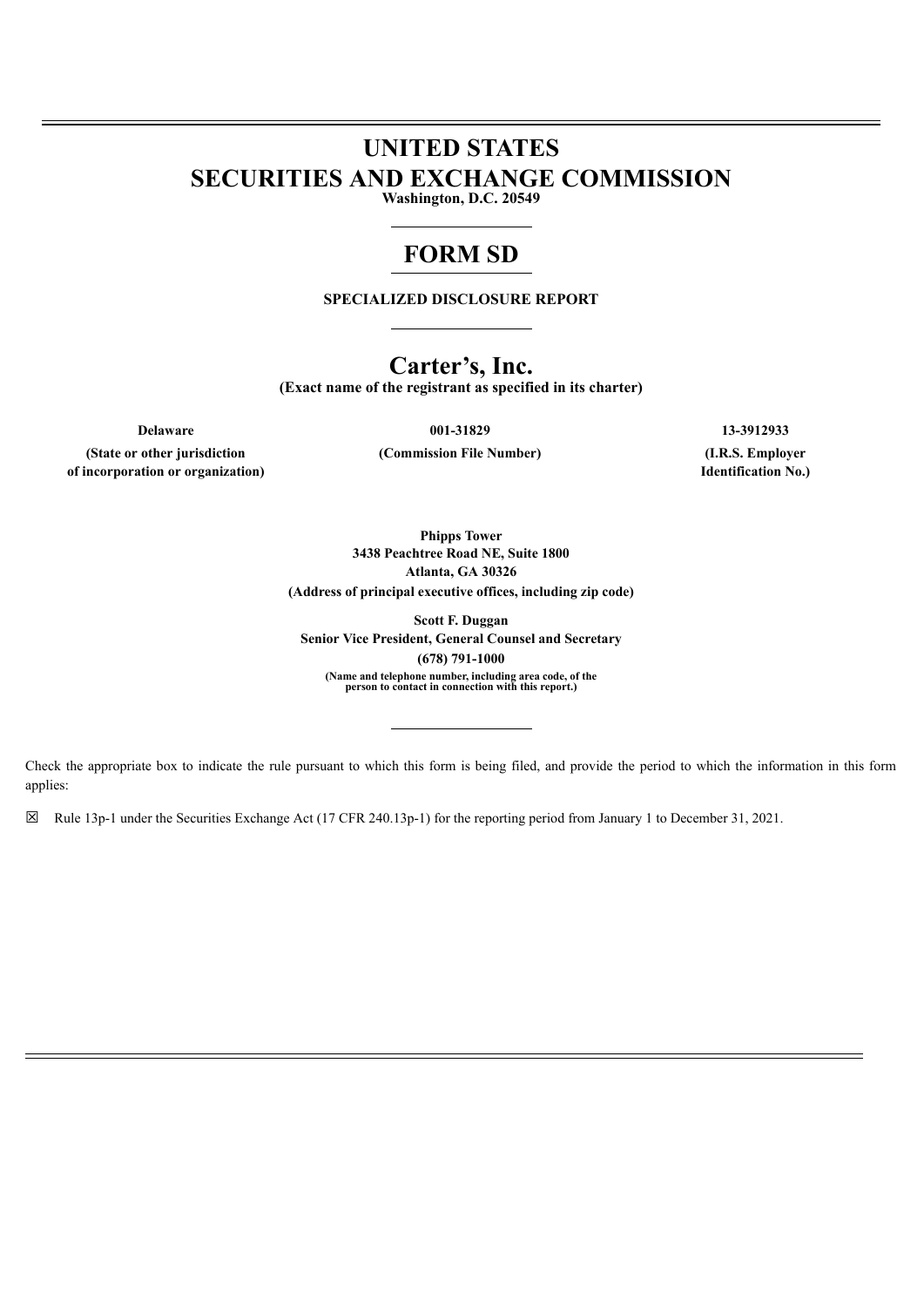#### **Section 1 – Conflict Minerals Disclosure Item 1.01 Conflict Minerals Disclosure and Report**

Pursuant to Rule 13p-1 under the Securities and Exchange Act of 1934, as amended, and Form SD, a Conflict Minerals Report is provided as Exhibit 1.01 hereto. It is publicly available on Carter's, Inc.'s website at code of ethics | Carter's, Inc. (carters.com), but the contents of that site are not incorporated by reference into, and are not otherwise a part of, this Form SD.

#### **Item 1.02 Exhibit**

The Conflict Minerals Report described in Item 1.01 is filed as Exhibit 1.01 to this Form SD.

#### **Section 2 – Exhibits Item 2.01 Exhibits**

#### Exhibit 1.01 – Conflict Minerals Report as [described](#page-2-0) in Items 1.01 and 1.02 of this Form SD.

#### **Signature**

Pursuant to the requirements of the Securities Exchange Act of 1934, the registrant has duly caused this report to be signed on its behalf by the duly authorized undersigned.

May 25, 2022 CARTER'S, INC.

By: /s/ Scott F. Duggan

Name: Scott F. Duggan

Title: Senior Vice President, General Counsel and Secretary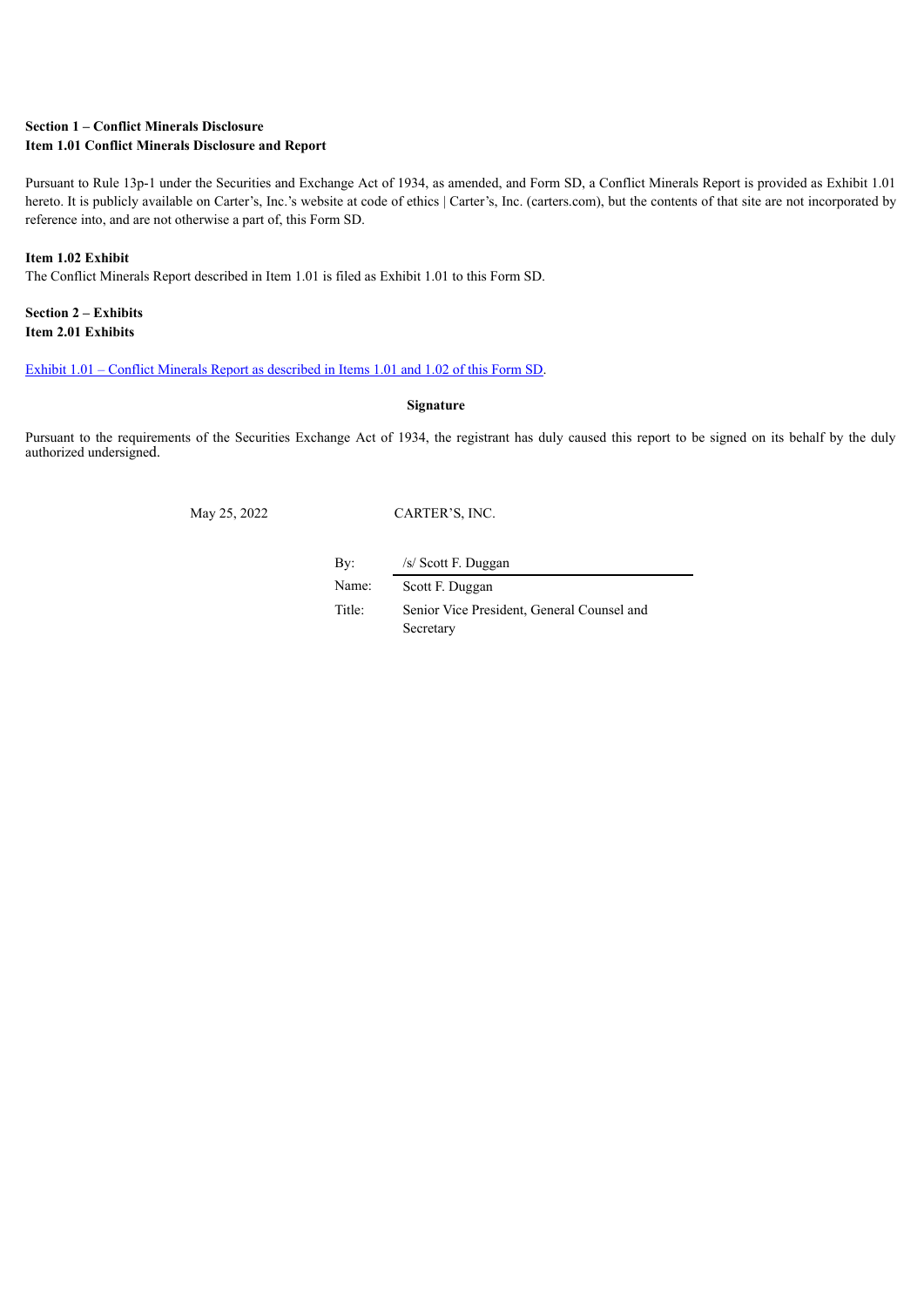#### **Conflict Minerals Report of Carter's, Inc. In accordance with Rule 13p-1 under the Securities Exchange Act of 1934**

<span id="page-2-0"></span>This is the Conflict Minerals Report ("CMR") of Carter's, Inc. (the "Company") for calendar year 2021 (excepting conflict minerals that, prior to January 31, 2013, were located outside of the supply chain) in accordance with Rule 13p-1 under the Securities Exchange Act of 1934 ("Rule 13p-1").

#### **1. Introduction**

The intent of this CMR is to describe the Company's due diligence process following Rule 13p-1 requirements. Per Rule 13p-1, due diligence is required for necessary conflict minerals in products where there is reason to believe such minerals may have originated in the Democratic Republic of the Congo (the "DRC") or surrounding countries (the "Covered Countries"). The goal of the due diligence process is to determine whether such products were "DRC conflict free".

The Company contracts to manufacture products that may contain gold, tantalum, tin, and tungsten ("3TG"), such as (a) apparel (products made with metallized yarns) or apparel products with trim, including, but not limited to, zippers, clasps, buttons, buckles, rivets, snaps, hooks, eyes, and other fasteners, and (b) accessories, such as those with electronic parts. As these materials are necessary to the Company's products, the Company is dedicated to tracing the origin of these metals to ensure our sourcing practices do not support conflict or human rights abuses in the Covered Countries.

Accordingly, the Company has concluded, in good faith, that during 2021:

- The Company contracted to manufacturer products for which "conflict minerals" (as defined in Section 1502(e)(4) of the Dodd-Frank Wall Street Reform and Consumer Protection Act) are necessary to their functionality or production.
- Based on a "reasonable country of origin inquiry" ("RCOI") and other due diligence (as described further below), the Company does not have concrete findings on whether its sourcing practices directly or indirectly funded armed groups in the Covered Countries. As a result, the Company's products are DRC conflict undeterminable.

#### **2. Due Diligence Process**

Suppliers were requested to use the Responsible Minerals Initiative's ("RMI's") Conflict Minerals Reporting Template ("CMRT") to identify 3TG smelters and refiners ("SORs") and associated countries of origin. Below is a summary of verified smelters<sup>1</sup>:

| Metal | Official Smelter Name                              | Conflict-Free Certifications |
|-------|----------------------------------------------------|------------------------------|
| Tin   | Yunnan Tin Company Limited                         | <b>RMAP</b>                  |
| Tin   | Guangdong Hanhe Non-Ferrous Metal Co., Ltd.   RMAP |                              |

**Countries of Origin for these SORs are believed to include:** Australia, Belgium, Bolivia, Brazil, Canada, China, Ethiopia, Germany, Hong Kong, Indonesia, Malaysia, Myanmar, Peru, United States

#### **3. Design of Due Diligence Measures**

The Company's due diligence process is based on the Organization for Economic Cooperation and Development's ("OECD's") Due Diligence Guidance for Responsible Supply Chains of Minerals from Conflict-Affected and High-Risk Areas and

<sup>&</sup>lt;sup>1</sup> Verified smelters are those listed by the Conflict Free Sourcing Initiative or the U.S. Department of Commerce as known metal processors, or otherwise determined to be metal processors through Source Intelligence's research.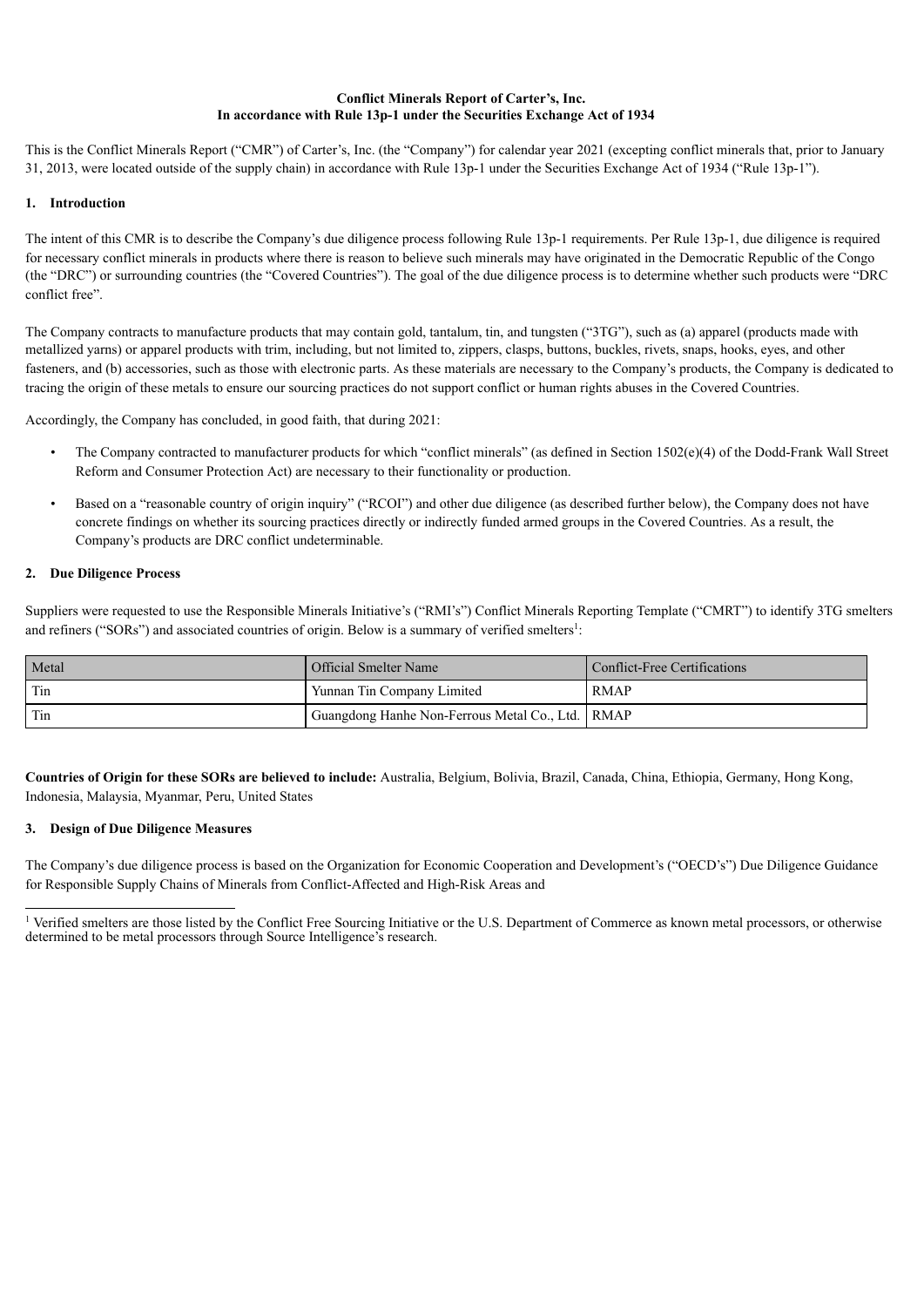accompanying Supplements<sup>2</sup>. It is important to note that the OECD Guidance was written for both upstream<sup>3</sup> and downstream<sup>4</sup> companies in the supply chain. As the Company is a downstream company in the supply chain, due diligence practices were tailored accordingly.

#### **4. Due Diligence Measures Implemented**

The Company implemented due diligence measures, including the following:

- Adopted a conflict minerals policy. The Company's conflict minerals policy is publicly available at code of ethics | Carter's, Inc. (carters.com).
- Developed a comprehensive conflict minerals program/framework outlining management's compliance initiatives with respect to Rule 13p-1 and Form SD;
- Engaged Source Intelligence, Inc. ("Source Intelligence"), a supply chain solutions provider, to lead information collection/inquiry efforts with the Company's suppliers;
- Engaged direct suppliers as part of the Company's due diligence process;
- Identified SORs in the supply chain through inquiries to in-scope suppliers, and then conducted an RCOI with identified SORs
- Evaluated suppliers' responses for plausibility, consistency, and potential gaps related to the stated origin of materials as well as plausibility, consistency, and potential gaps in the products specified to contain /not contain conflict minerals;
- Assigned cautionary flags to supplier responses requiring additional investigation and follow up action;
- Incorporated relevant elements of compliance with Form SD into our master supplier agreement template; and
- Outlined a plan to incorporate new suppliers into our existing due diligence efforts, utilized Source Intelligence's online platform to identify each supplier's SORs for raw materials, and verified each supplier's SORs against the independently published list of The Conflict-Free Sourcing Initiative's ("CFSI's") Conflict-Free Smelters Programs.

#### **5. Reasonable Country of Origin Inquiry Description**

To implement the RCOI, the Company's suppliers were engaged to collect information regarding the presence and sourcing of 3TG metals used in the products supplied to the Company. Information was collected and retained using an online platform provided by Source Intelligence.

The Company's supplier engagement process was as follows:

- An introduction email was sent to factory suppliers describing the Company's compliance requirements and requesting conflict minerals information; and
- Following the initial introductions to the program and information request, up to eight reminder emails were sent to each non-responsive supplier requesting survey completion.

An escalation process was initiated by the Company for suppliers who continued to be non-responsive after the above contacts were made.

<sup>&</sup>lt;sup>2</sup> OECD Due Diligence Guidance for Responsible Supply Chains of Minerals from Conflict-Affected and High-Risk Areas, Supplement on Tin, Tantalum and Tungsten and Supplement on Gold, 2013; http://www.oecd.org/daf/inv/mne/GuidanceEdition2.pdf.

 $3$  Upstream companies refer to those between the mine and SOR. As such, the companies typically include miners, local traders, or exporters from the country of mineral origin, international concentrate traders and SORs.

<sup>&</sup>lt;sup>4</sup> Downstream companies refer to those entities between the SOR and retailer. As such, the companies typically include metal traders and exchanges, component manufacturers, product manufacturers, original equipment manufacturers (OEMs) and retailers.